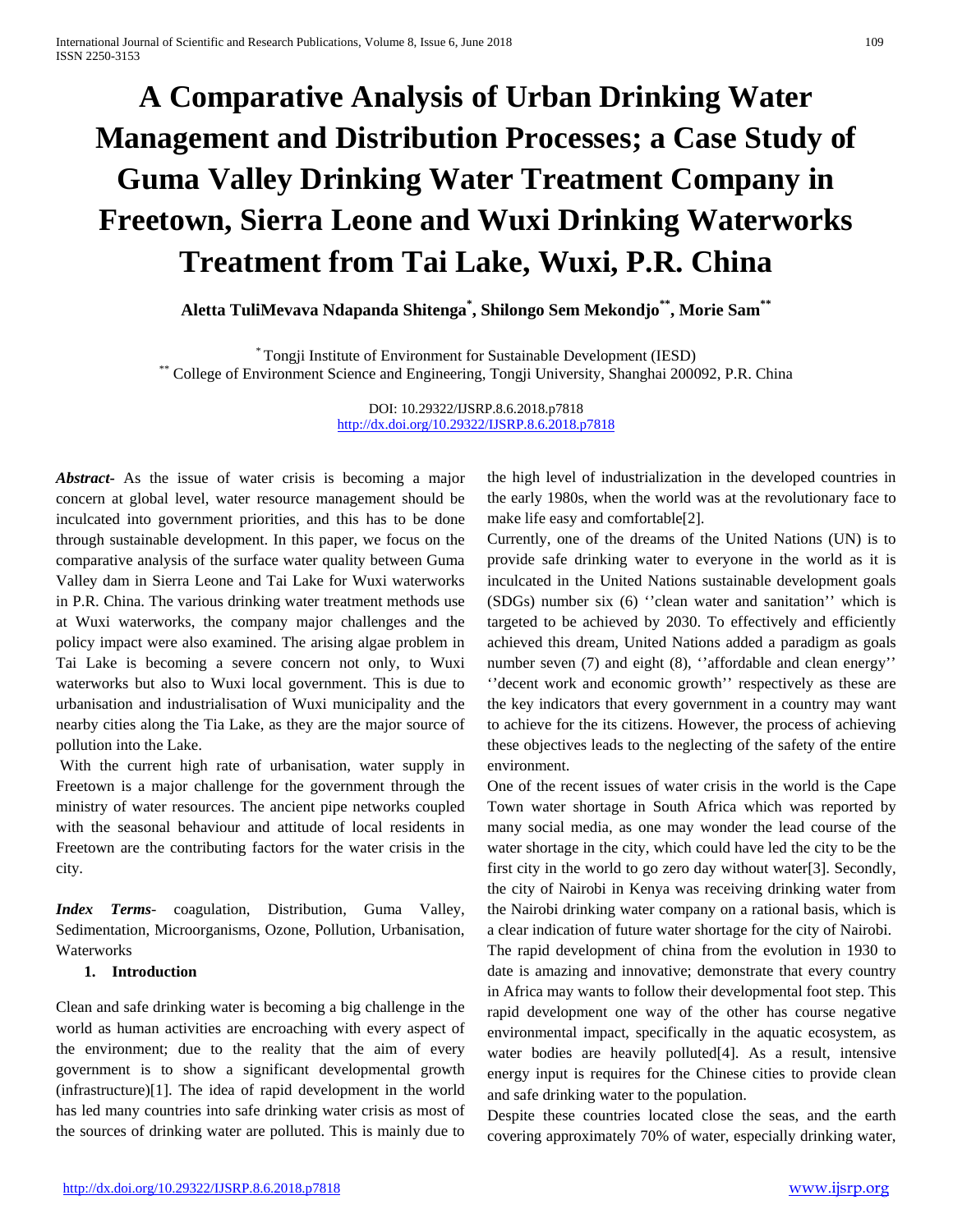is not as abundant as one might think, only around 3% of it is fresh water that is available to the entire world. Water management is one sector that every government should in cooperate in the sustainable development plans as the water resource is scare and limited in the world.

The focus of this paper is to compare the quality of the sources of water for Guma Valley Water Company in Freetown, Sierra Leone and the Wuxi waterworks treatment plants, treatment methods and distribution systems to households.

## **2. Guma Valley Drinking Water Treatment**

Guma valley water company, been a government company is charged with the responsibility of treatment and providing safe drinking water to the 1.7 million population in Freetown (water regulatory act 2012). Despite the tropical climate and weather condition in Sierra Leone, which courses the two main seasons, dry and wet (raining season) seasons, the company is oblige to a continuous provision of drinking water to the city of Freetown.

Even though Freetown is considered as one of the wettest capital cities in the world, yet even in the midst of heavy downpours its taps are often dry (Sierra Leone Water point Report). The result is that many neighbourhoods have no piped water installed and women and children must roam the streets with buckets on their heads and in their hands looking for water[\[5\]](#page-6-4). Many residents dig water wells in swampy areas or collect water from polluted streams and rivers for domestic uses and drinking (Sierra Leone Water point Report). The water company's infrastructure is decrepit that it provides less than 60 percent of the city's water needs throughout the year. As it stands the city of 1.7 million people needs about 35 million gallons of water per day but the water company only has the capacity to pump around 23 million gallons to the city.

#### **2.1. Guma Valley's Source of Raw Water for Treatment**

Guma Valley Water Company gets it raw water between the peninsular mountains which are covered with tick forest at a location called mile thirteen (13), where human activities since colonial days have been denied. The volume of the guma dam is always full during the raining season and drastically reduces during the dry season, which paves way for the company's management to give excuses on the water shortage in the city[\[6\]](#page-7-0). However, the source is always expected to replenish itself due to the hydrological processes. Local communities around the source used the raw water for both drinking and domestic purposes, which they think is more purified than the company's purification process.



*Source of water for Guma Valley located along the Peninsula Mountains* **2.2 The Company's Treatment Process**

Guma valley Water Company, like any other drinking water treatment company follows the conventional procedures/steps for the treatment of the drinking water at it treatment facility regardless of the clear or turbidity free of the water but yet nanoparticles maybe present[\[7\]](#page-7-1), even though the facility needs an upgrade to match up with recent technologies in drinking water treatment. The water treatment process start from the stream/rivers where the water is pump through the pipes to the reservoir, within the pipes are the masts screen that prevent the passage of larger particles like stones and sticks in the pipes.

From the reservoir, the water is pump to the aeration tank; the aeration tank is designed to allow air-water contact as much as possible, allowing all gas contaminants such as dissolved carbon dioxide (CO2) to escape into the atmosphere. The water is then send to the primary settling tank allowing heavier organic solids to settle down, the clear water is then send to the coagulation tank to start the genuine conventional treatment process where the coagulants are mix with the water rapidly and send to the sedimentation tank for the settling of the flocks. Coagulants act like magnet by binding small contaminants particles into larger particles.

Sedimentation tanks allow the flocks to settle down at the bottom of the tanks for the period of one and half hours. The water goes to the next tank which is known as filtration tanks for the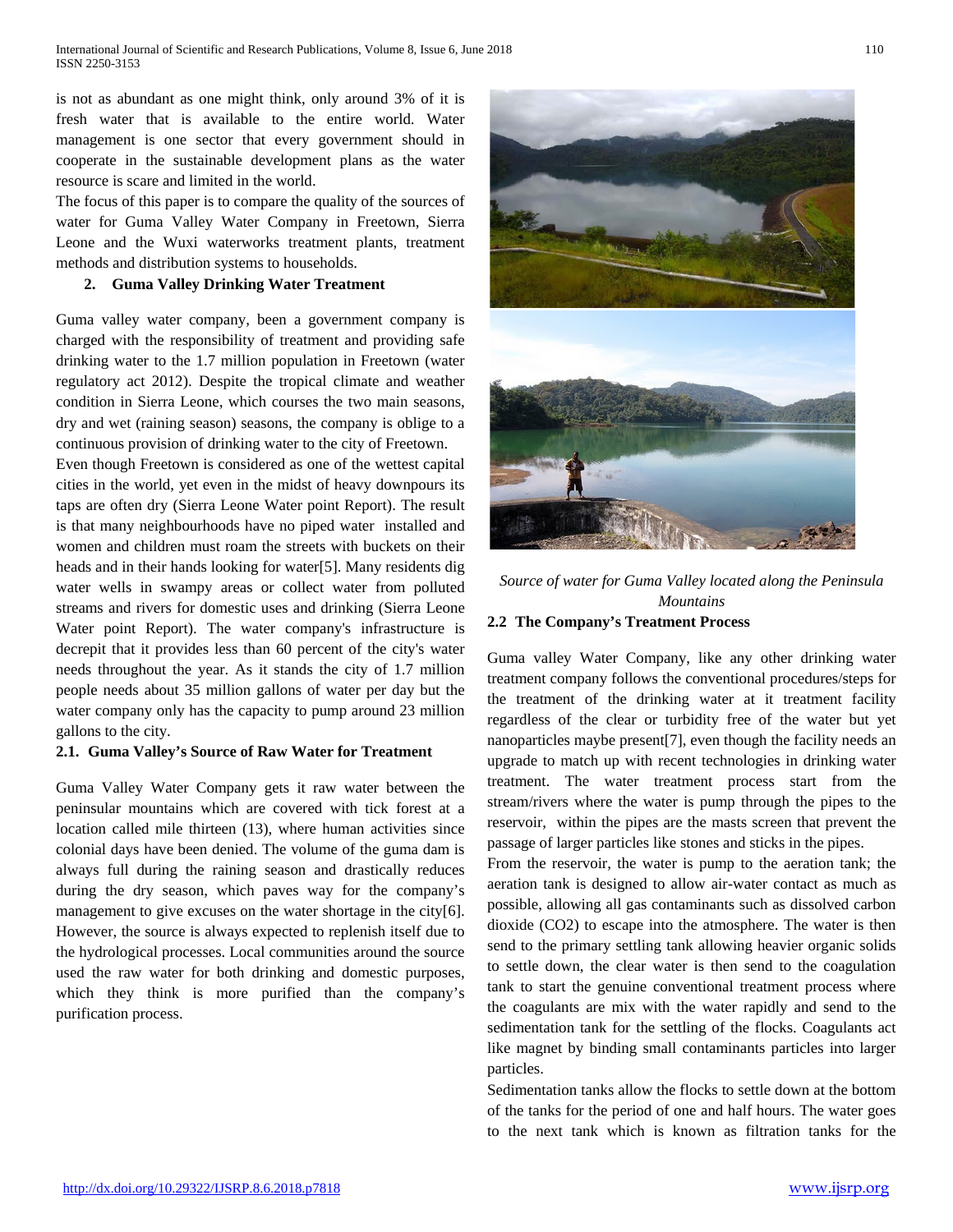filtration process. In the filtration tank, the water sips down the filter which is made up of two media; fine grain sand and gravel, the two media works together to remove small organic particles which were missed by the flocks.

The water goes to the disinfection stage to eliminate heavy microorganisms found in the water, chlorine gas is pump into the water to destroy dangerous bacteria and viruses present in the water. The chlorine is allows to stay in contact with the water to allow absolute disinfection for a period of two hours and then ready for supply to the city



*Diagrammatic expression of guma valley drinking water treatment facility*

## **2.2. Guma Valley Drinking Water distribution System**

The company uses pipe lines system to distribute treated water from the treatment facility to the households of consumers. Due to the poor structures of the pipes system, the percentage of wasted treated water remains high in the city, contributing to the shortage of drinking water. There is a direct proportionality between increasing urbanization and industrialization and the rate of water scarcity in Freetown[\[6\]](#page-7-0).



*Households' piping connection systems in Freetown*

The inadequate working investment within the company, the secondary distribution networks have not been extended to keep pace with the expanding city development. However, in the situation were the pipe line are not extended, the water company has to construct centralised water system for the communities (Sierra Leone - Rural Water Supply and Sanitation Project). This

system makes the water availability more difficult in those communities as the effectiveness and efficiency is not guarantee.



*Centralised water provision in Freetown* **2.3. The Company's Management Strategies** 

Guma Valley Water Company has a sets of management strategies to improve the water services in Freetown, the capital city of Sierra Leone, among the numerous strategies are; the mapping Freetown's water pipes to improve the service delivery. Under this strategy, the company can easily detect leakages and the technicians can easily locate the point and fix the problem without delay of the supply process.

This in light enumerate the most important strategy leading to an assessment of the best approaches to addressing the current water problems with the existing distribution infrastructure and the upgrades that might be required to contain the new sources of water .

An assessment of all river catchments of significant size within the peninsular mountains to determine the options for direct river abstraction, which can add to existing sources with the aim to increase the volume of the reservoir and increase the treatment capacity for the sufficient supply of treated water to the city. This is follow with another relevant strategy, an assessment of the groundwater potential around the peninsular mountains and in the mainland neighboring to the peninsular mountains.

**Water supply progress plans for every five years**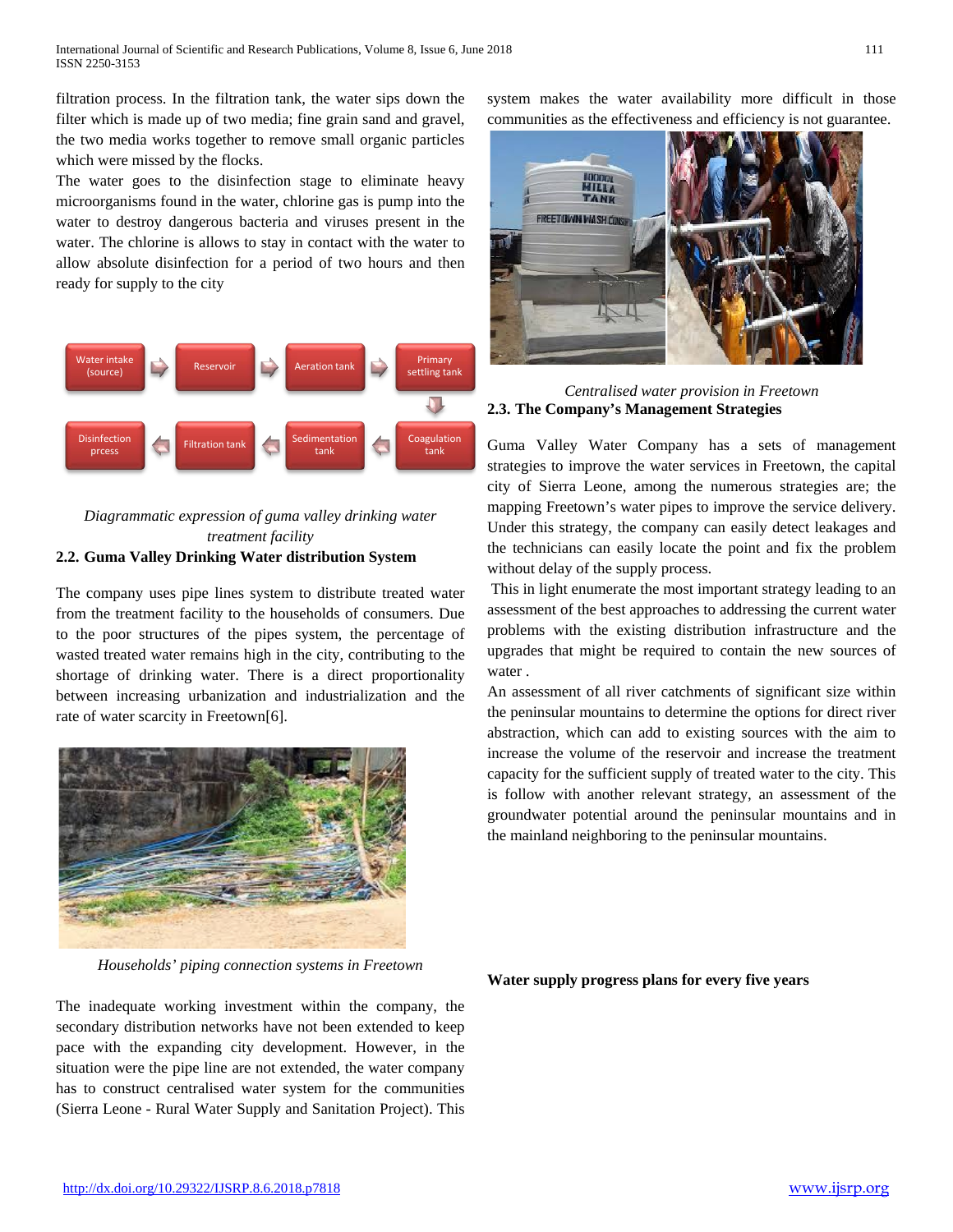



Government estimates

Government target



Government target set to achieve in water supplies in the city between 2010 and 2015 was never achieved, rather there was a retrogressive movement in the water supply within the period in the city (water supply and sanitation in Sierra Leone, 2015).

## **3. Wuxi Drinking Waterworks Treatment**

Wuxi waterworks is located in Jiangsu province, situated in the north of Lake Taihu, south of the Yangtze River with a treatment



capacity of  $600,000m<sup>3</sup>$  per day. Wuxi drinking water works in recent has introduced membrane treatment technology into operation to enhance safe and quality drinking water for the residents of the municipality.

## **3.1. Tai Lake surface water quality**

In recent years, the algae growth rate in Tai Lake has led the reduction of the raw water quality. To enhance to this problem in the water treatment process, Wuxi waterworks introduces the pre-treatment and advance treatment into the water treatment processes.

The quality of surface water is classified into five levels in Chinese national water standard[\[8\]](#page-7-2). Class Ⅰand Ⅱwater can be used as drinking water source. The eutrophication level of the lake maybe evaluated as light in some distance and heavy at the edge, but yet still meets the Chinese water standards. According to a studied done by Tianjiao Qian 2012, the indices of TP, TN and CODm in more than 46 measured sections can reach the Chinese national water standard of class Ⅲwater[\[9\]](#page-7-3).



#### <http://dx.doi.org/10.29322/IJSRP.8.6.2018.p7818> [www.ijsrp.org](http://ijsrp.org/)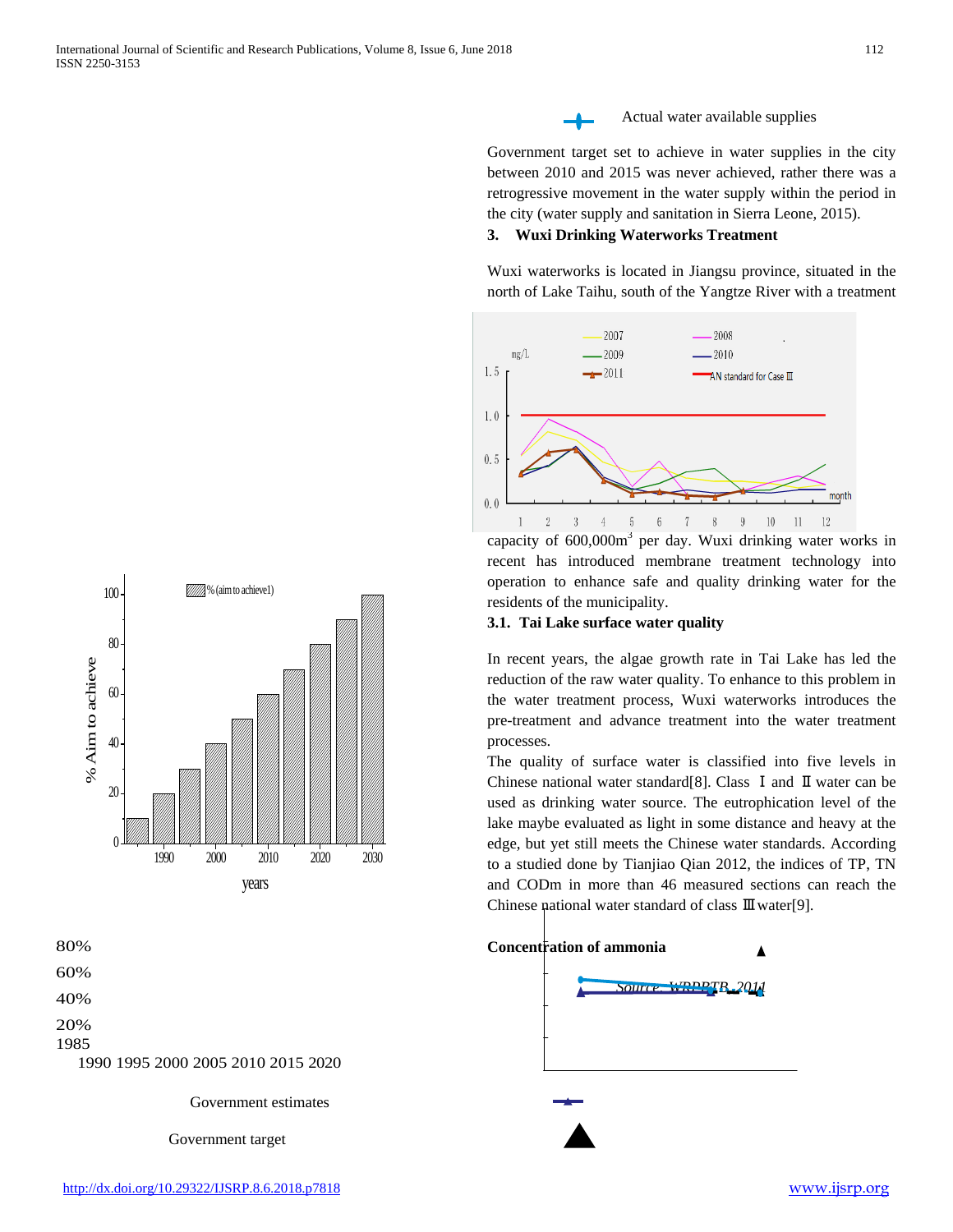#### **The CODm Concentration**



*Source: WRPBTB, 2011*

#### **TP Concentrations**



**TN Concentrations**



*Source: WRPBTB, 2011*

The red line in each figure stands for a critical concentration of water quality class 3, from the figures, the concentrations of ammonia nitrogen and CODm is always below the critical line while those of total  $N$  is higher than the standard [\[10\]](#page-7-4). The concentrations of total P are mostly above the critical line. Which means the water quality in Lake Taihu cannot satisfy the basic Chinese standard of class 3. The Environmental quality standards for surface water in P.R.China(GB 3838-2002), the class 3 water is the worst surface water that can be used for drinking water source, others worse than class 3 are not allowed to be used as drinking water source prior to treatment.

#### **3.2. Pre-treatment**

The pre-treatment of Wuxi drinking water is divided in two further methods, the ozone and the biological methods. In the aeration tank, biological membranes are placed in the water to aid the attraction of the micro-organisms inside the membrane fibers. Aeration brings water and air in close contact in order to remove dissolved gases (such as carbon dioxide) and oxidizes dissolved metals such as iron, hydrogen sulphide, and volatile organic chemicals (VOCs) that maybe in the raw water[\[11\]](#page-7-5). This is major process at the pre-treatment plant at Wuxi waterworks. Due to the algae problem in Tia Lake, pre-treatment of the raw water brings the necessity of have pure and safe drinking water at the end of the treatment processes.



*Tai Lake, source of raw for Wuxi waterworks* After the water is pre-treated using both the mechanical and biological methods, it then send to another treatment facility for the normal conventional water treatment process. However, the mechanical pre-treatment aims at removing solid matter from Tai lake water that may be floating or dispersed; plastic bags, rags, leaves, pieces of wood or other substances.

#### **3.3 Conventional treatments**

The water from the pre-treatment plant send to the main treatment plant is then mix with coagulants in the coagulation tanks to start the actual conventional treatment process where the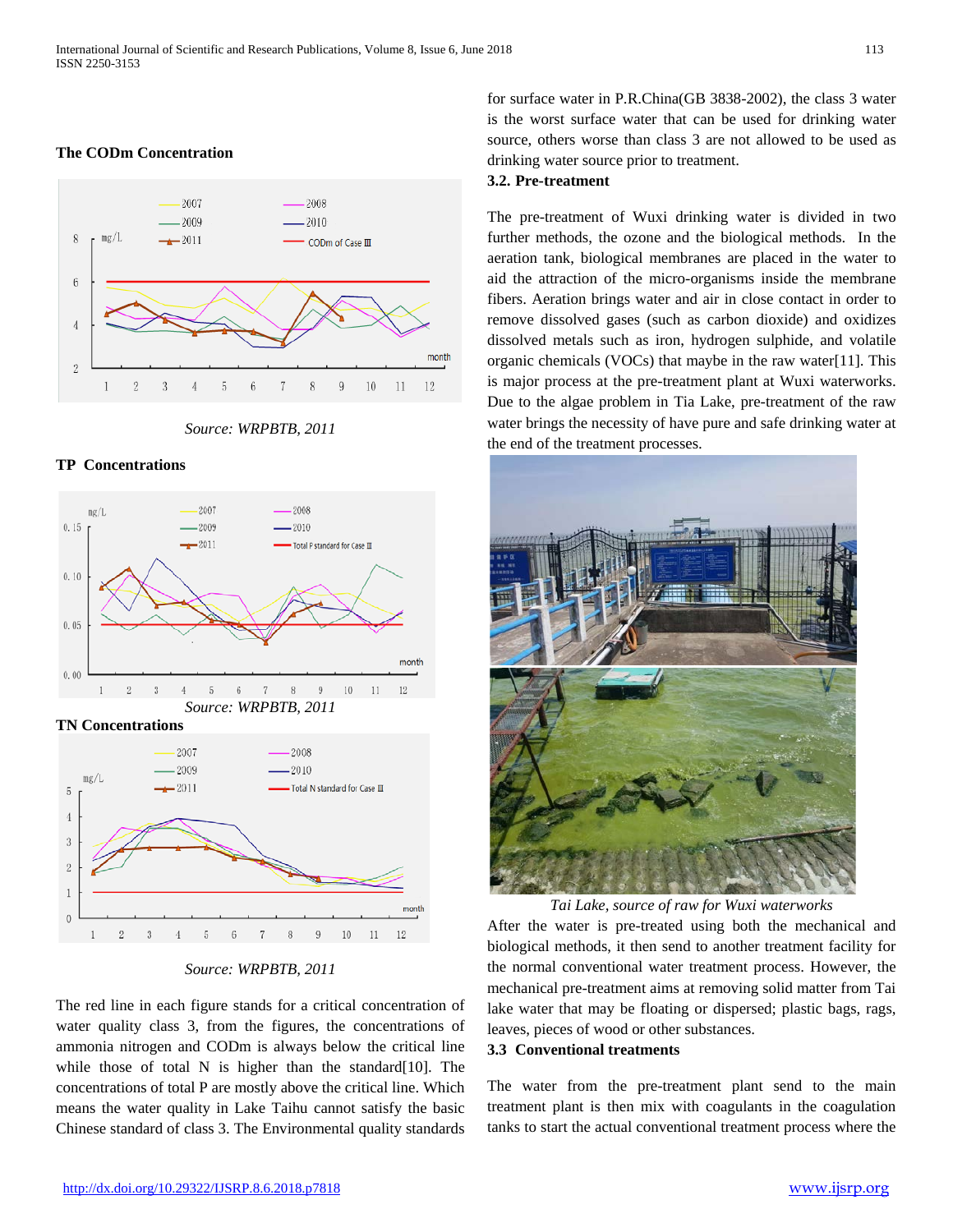coagulants are mix with the water rapidly using mixers with different velocity in descending order of the tanks and send to the sedimentation tank for the settling of the flocks. Coagulants act like magnet by binding small contaminants particles into larger particles.

Sedimentation tanks allow the flocks to settle down at the bottom of the tanks for the period of one and half or two hours. The water goes to the next tank which is known as filtration tanks for the filtration process. In the filtration tanks, the water sips down the filter which is made up of two media; fine grain sand and gravel, the two media works together to remove small organic particles which were missed by the flocks.

The water goes to the disinfection stage to eliminate heavy microorganisms found in the water, ozone and chlorine gas is pump into the water to destroy dangerous bacteria and viruses present in the water. The chlorine is allows to stay in contact with the water to allow absolute disinfection and then the water is ready for advance treatment.

#### **3.3. Advance treatments**

After the conventional treatment, the water is further treated using the member filtration, Membrane filtration is a streamlined process that helps create clean drinking water. This process is used to improve water quality, as it helps separate tiny particles from water. In general Wuxi waterworks uses ultra-filtration process for advance treatment.



*Advance treatment centre of Wuxi waterworks*

#### **4. Management challenges**

#### **4.1. Pollution rate of discharge into Tia Lake**

The pollution discharge amount different rivers flowing into Taihu Lake from Wuxi, Suzhou and Changzhou of Jiangsu Province is courses the high rate of increase of algae growth into Tai Lake. Pollution emission in the planning regions is large enough and contribute to the emission amount, domestic, industrial and agricultural pollutions take the first, second and third place respectively in polluting Tai Lake[\[12\]](#page-7-6). Regional water pollution and use of unfettered water sources can be an

important mixed metals disclosure pathway for urban populations located in areas with limited water regulations and infrastructure and broad mining record[\[13\]](#page-7-7).

| Amount of domestic pollution in 2010 |  |
|--------------------------------------|--|
|--------------------------------------|--|

| Region            | Population COD $NH_3-N$ |                  |                                             | <b>TN</b> | TP     |
|-------------------|-------------------------|------------------|---------------------------------------------|-----------|--------|
|                   |                         |                  | (ton/year) (ton/year) (ton/year) (ton/year) |           |        |
| Urban area 3545.3 |                         | 16891.84 1489.03 |                                             | 3695.02   | 185.04 |
| Yixin             | 1265.5                  | 14865.58 1148.78 |                                             | 1599.3    | 164.95 |
| Jiangyin          | 1591.8                  | 15341.62 1175.35 |                                             | 1469.9    | 194.68 |
| Total             | 6402.6                  |                  | 47099.04 3813.16 6764.22                    |           | 544.67 |
|                   |                         |                  | $\alpha$ $\alpha$ $\alpha$                  |           |        |

*Source; Wuxi gov, 2011*

The rapid urbanization of Wuxi city, the permanent resident population has been growing and their livelihood values keep improving which lead to a great growth in sewage release and waste production. The industries in Wuxi city are on a large scale of enterprises and are expanding every year. The new industries in biomedicine, new energy and new material are growing and the highly polluted industries such as chemical, textile are still occupying a considerable component in the entire industries. Mining also can lead to a heavy rate of ground water pollution as a result, during mining of mineral from underground[\[14\]](#page-7-8), huge quantity of ground water is pumped out to make mining possible.

**Amount of industrial pollution in 2010** 

| Region            | COD        | $NH_{3}-N$ | TN         | TP         |
|-------------------|------------|------------|------------|------------|
|                   | (ton/year) | (ton/year) | (ton/year) | (ton/year) |
| Urban area 3936.2 |            | 380        | 921        | 28         |
| Yixin             | 2546.9     | 195.5      | 369.2      | 12.9       |
| Jiangyin          | 8594.4     | 284.9      | 874.6      | 43.3       |
| Total             | 15077.5    | 860.4      | 2164.8     | 84.2       |

*Source; Wuxi gov, 2011*

Agricultural pollution also contributes high percentage due to the nutrients like nitrogen and phosphorus that infiltrate into soil from the agricultural production activities. These includes farming, aquaculture and land cover and ecosystems removal for monetary valuation based on externality values[\[15\]](#page-7-9).

**Amount of Agricultural pollution in 2010**

|            | <b>COD</b>          | $NH_{3}-N$ |            |            |
|------------|---------------------|------------|------------|------------|
| Region     | (ton/year (ton/year |            | TN         | TP         |
|            |                     |            | (ton/year) | (ton/year) |
| Urban area | 559.32              | 7.69       | 63.37      | 9.98       |
| Yixin      | 1289.63             | 45.48      | 284.24     | 84.93      |
| Jiangyin   | 369.09              | 2.64       | 61.03      | 6.95       |
| Total      | 2218.04             | 55.81      | 408.64     | 101.86     |

*Source; Wuxi gov, 2011*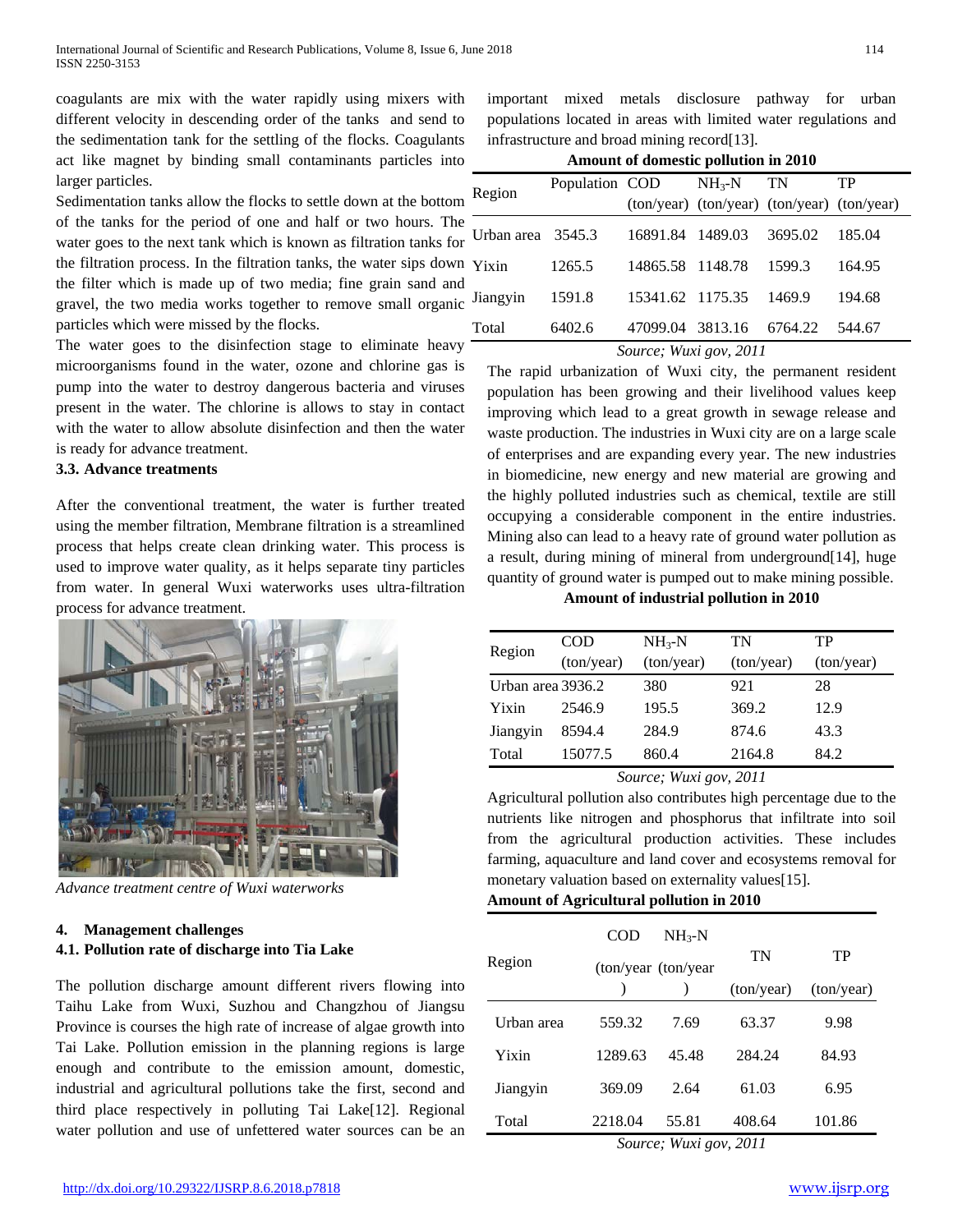International Journal of Scientific and Research Publications, Volume 8, Issue 6, June 2018 115 ISSN 2250-3153

#### **4.2. Climate impact**

The unpredictable climate in Wuxi makes it sometimes difficult for the management to control the water treatment process as in the late spring or summer times, when the sunshine is copious and temperatures are appropriate, the algal flourish in Tai Lake. Despite the pollutant sources into the lake being controlled, the appearance of algae bloom keeps taking place. The blue-green algal blooms usually last for several weeks, sometimes months, depending mainly on the weather or flow conditions if no actions are engaged.

## **4.3. Policy enactment**

There are a series of laws and policies aiming at water resources protection and algae control in China, the policies may be put into action and regulations, economic measures, information and educational measures as well as assigning obligation to different stakeholders in the enactment process. The 1984 China's National People's Congress Standing Committee Water Pollution and Prevention Law of the People's Republic of China remains the principal law in water pollution.

On the foundation of this law, provinces and municipalities should follow its principles to enact their own regulations appropriate for local state of affairs. If local governments already have their standards for water pollutant emissions, the local standards should be implemented[\[14\]](#page-7-8). If they don't, then the central government has the right to enact regulations that the local governments should obey.

## **5. Conclusion**

Different technologies in drinking water treatment may sharply depend on the sources of raw for the treatment plant or company. Based on the two case studies between Guma Valley Drinking Water Treatment Company in Freetown, Sierra Leone and Wuxi Drinking Waterworks Treatment from Tai Lake, Wuxi, China, there is a vast range in technological utilization in the treatment and the distribution systems.

The poor and improper management of drinking water in Freetown led to the outbreak of cholera epidemic disease in 2011. The old piping systems for water distribution by Guma Velley water company in Freetown is questionable by most people of it water purity and safety for drinking without further treatment. One may argue that the level of pollution in Sierra Leone water bodies cannot be compares with Wuxi municipality water bodies, the that fact is Sierra Leone is considered as a mineral deposit country which attracts foreign mining companies to mines mineral.

This mining activity has negative impacts on the underground water quality as guma valley water source is between mountains. Groundwater of mining towns is very much affected due to mining activity. Despite studies may have not yet revealed that Sierra Leone water bodies are polluted, prevented measures and proper management of the source resource should be prioritized. Infrastructure systems provide products which are considered public good, users have an expectation that water, is available, affordable, safe and secure. Traditional environmental information coupled with climate data made known the temporal relationships between tremendous climatic events and the scarcity of water resource.

## **Acknowledgment**

This work did not receive any form of funding from any funding source but to self incapacitate ourselves as young researchers in the scientific world.

Thanks to Dr. TANG Yulin, lecturer of water supply; principles and technologies

College of Environmental Science and Engineering Tongji University, Shanghai, Yanpu District 200092, P.R China For giving us the opportunity to visit Wuxi water works and Tai Lake in Jiangsu province, P.R. China. And also for his relentless effort to see that we understand and develop interest in water resource management

## **REFERENCES**

- <span id="page-6-0"></span>1. Hori, Y.T., B. Gough, W. A. Ho-Foong, E. Karagatzides, J. D. Liberda, E. N. and Tsuji, L. J. S., *Use of traditional environmental knowledge to assess the impact of climate change on subsistence fishing in the James Bay Region of Northern Ontario, Canada.* Rural and Remote Health, 2012. **12**(2).
- <span id="page-6-1"></span>2. Karabulut, A.E., Benis N. Lanzanova, Denis Grizzetti, Bruna Bidoglio, Giovanni Pagliero, Liliana Bouraoui, Fayçal Aloe, Alberto Reynaud, Arnaud Maes, Joachim Vandecasteele, and Ine Mubareka Sarah, *Mapping water provisioning services to support the ecosystem– water–food–energy nexus in the Danube river basin.* Ecosystem Services, 2016. **17**: p. 278-292.
- <span id="page-6-2"></span>3. Murphy, E.d.B., I. J. M. van Middelaar, C. E. Holden, N. M. Curran, T. P. and Upton, J., *Predicting freshwater demand on Irish dairy farms using farm data.* Journal of Cleaner Production, 2017. **166**: p. 58-65.
- <span id="page-6-3"></span>4. Haltas Ismail, S.J., Iain Soutar, Angela Druckman and Liz Varga, *Anaerobic digestion; a prime solution for water energy and food nexus* Elsevier Ltd, 2017. **22**(29): p. 123.
- <span id="page-6-4"></span>5. Russo, C.B., S. Protano, G. and Salleolini, M., *Geochemistry of groundwater in a sector of the Colline Metallifere mining district (Tuscany, Italy).* Rendiconti Online Societa Geologica Italiana, 2017. **43**: p. 2-10.